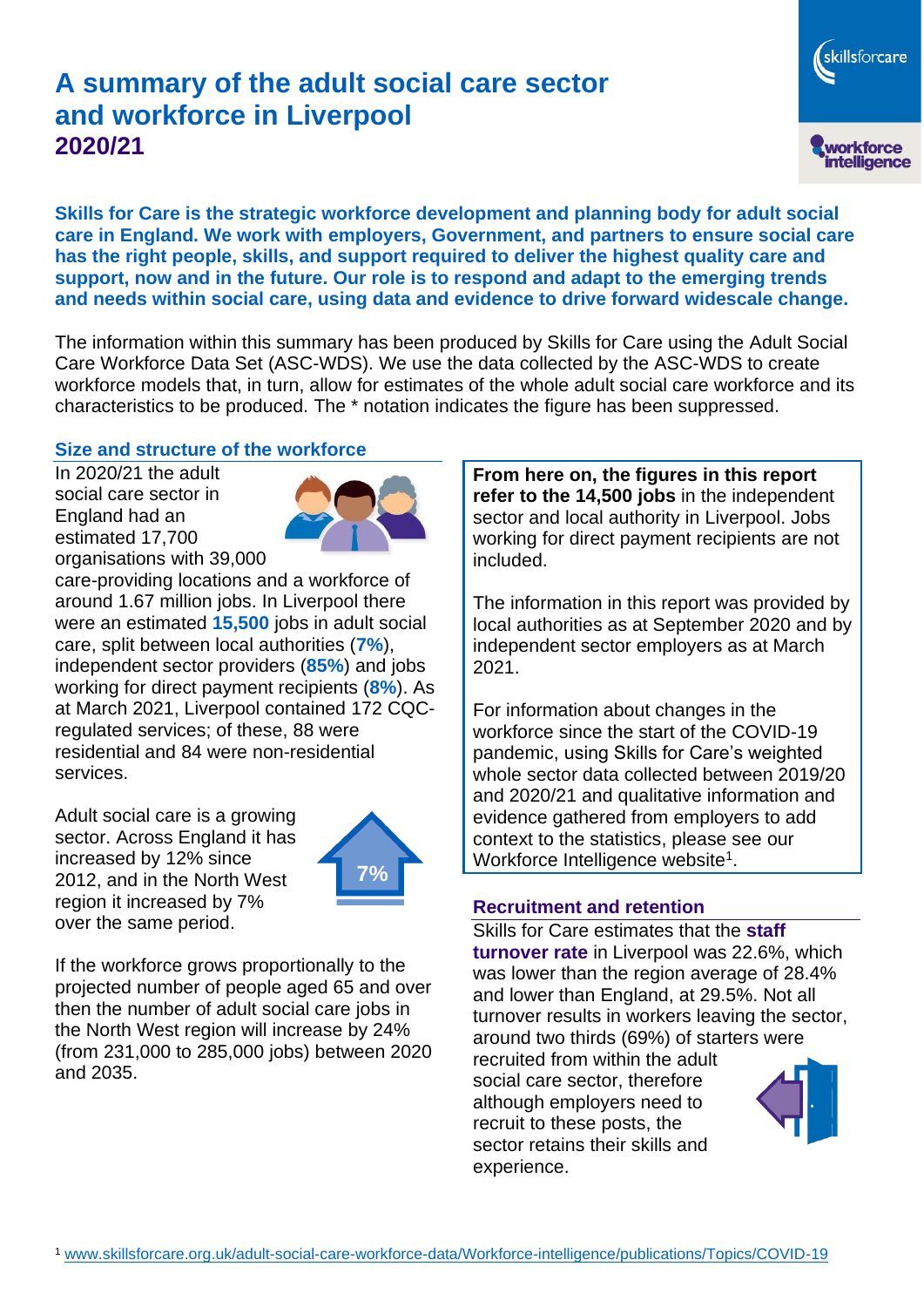Adult social care has an experienced 'core' of workers. Workers in Liverpool had on average **10.4 years of experience in the sector** and 86% of the workforce had been working in the sector for at least three years.

Using both workforce intelligence evidence and our links with employers and stakeholders across England, we know that recruitment and retention is one of the largest issues faced by employers. We have many resources and tools available to help, for example the 'Values-based recruitment and retention toolkit'<sup>2</sup> and 'Seeing potential: widen your talent pool'. <sup>3</sup> For more information please visit: [www.skillsforcare.org.uk/recruitment-retention](http://www.skillsforcare.org.uk/recruitment-retention)

#### **Employment information**

We estimate Liverpool had **14,500** adult social care jobs employed in the local authority and independent sectors. These included 1,100 managerial roles, 650 regulated professionals, 11,000 direct care (including 9,200 care workers), and 1,800 other-non-care proving roles.

The average number of **sickness days** taken in the last year in Liverpool was 13.0, (10.9 in North West and 9.5 across England). With an estimated directly employed workforce of 13,500, this would mean employers in Liverpool lost approximately **178,000 days to sickness in 2020/21**. In England levels of staff sickness have nearly doubled over the course of the pandemic between 2019/20 and 2020/21, in total around 6 million extra days were lost to sickness than in the year before.

Less than a quarter (12%) of the workforce in Liverpool were on zero-hours contracts. Around two thirds (62%) of the workforce usually worked full-time hours and 38% were part-time.

### **Chart 1. Proportion of workers on zero hours contracts by area**

**England** North West **Liverpool** 



### **Workforce demographics**

The majority (75%) of the workforce in Liverpool were female, and the average age was 44.7 years old. Workers aged



24 and under made up 7% of the workforce and workers aged over 55 represented 29%. Given this age profile approximately 4,200 people will be reaching retirement age in the next 10 years.

Nationality varied by region, in England 83% of the workforce identified as British, while in the North West region this was 93%. An estimated 94% of the workforce in Liverpool identified as British, 3% identified as of an EU nationality and 3% a non-EU nationality, therefore there was a similar reliance on EU and non-EU workers.

### **Pay**



Table 1 shows the full-time equivalent annual or hourly pay rate of selected job roles in Liverpool (area), North West (region) and England. All figures

represent the independent sector as at March 2021, except social workers which represent the local authority sector as at September 2020. At the time of analysis, the National Living Wage was £8.72.

#### **Table 1. Average pay rate of selected job roles by area**

|                                 | <b>England</b> | <b>Region</b> | Area    |
|---------------------------------|----------------|---------------|---------|
| Full-time equivalent annual pay |                |               |         |
| Social Worker <sup>t</sup>      | £37,100        | £35,300       | £39,000 |
| Registered nurse                | £33,600        | £32,500       | £31,800 |
| Hourly pay                      |                |               |         |
| National Living<br>Wage         | £8.72          | £8.72         | £8.72   |
| Senior care worker              | £10.00         | £9.80         | £9.64   |
| Care worker                     | £9.29          | £9.08         | £9.00   |
| Support and<br>outreach         | £9.53          | £9.20         | £9.13   |

†Local authority social workers only.

Please note that pay varies by sector, with local authority pay generally being higher than independent sector pay.